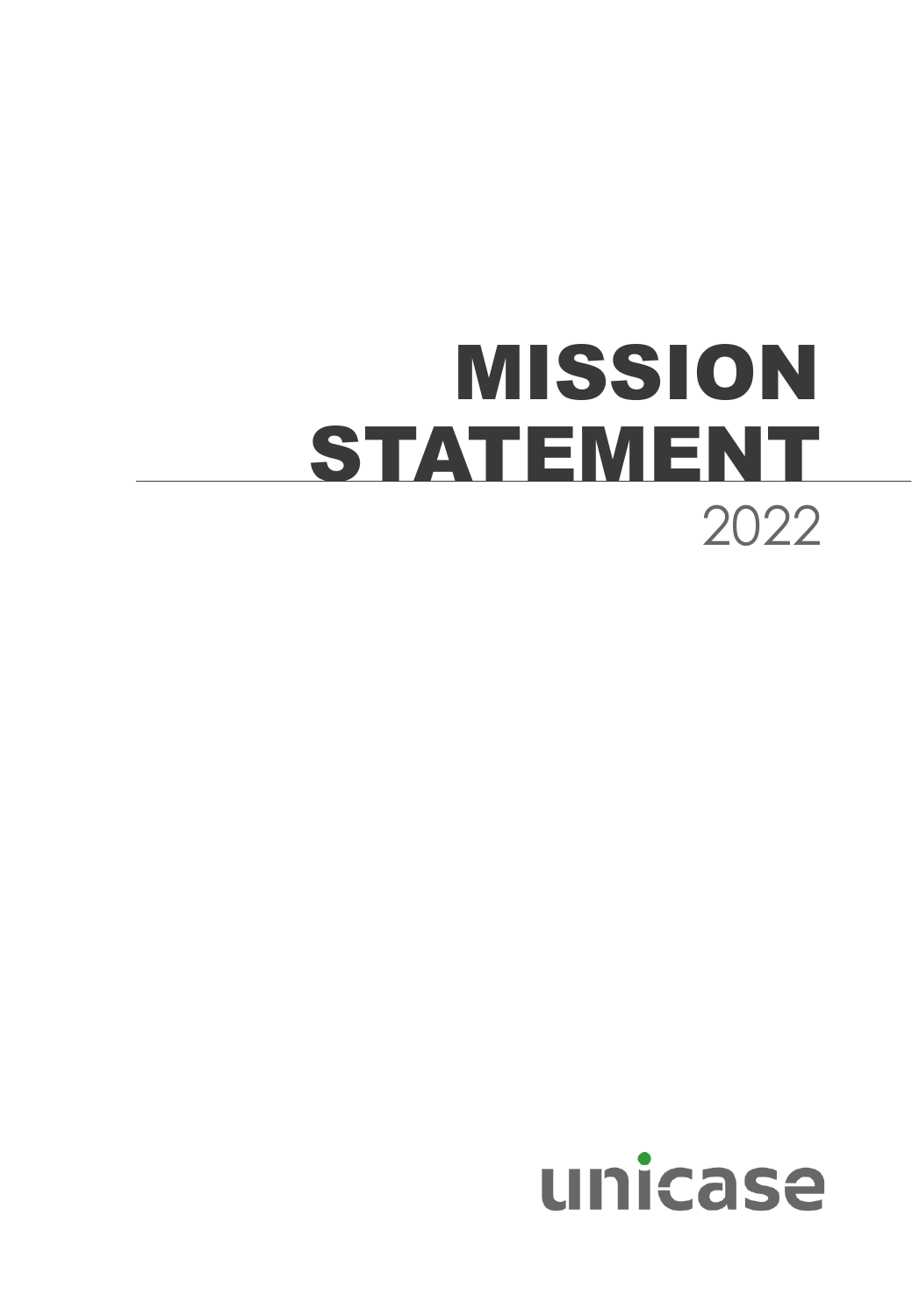Unicase values the world we all share. This is why we actively take responsibility for shaping the kind of world we wish to inhabit and cultivate together. Above all, we value the environment and are deeply committed to accelerating sustainable path toward net zero. Our mission is to do everything possible to help reduce emissions and ensure a cleaner, greener, and more prosperous earth for everyone.

The mission ensues a range of stirring initiatives, all of which are proudly recognised across our organisation. We highlight four key Determined Contributions to limit global warming to below 2 degrees Celsius:

- pursue, welcome, and support sustainable projects, mitigating the climate change
- promote and champion alternative energy sources, including wind, solar, hydro, geothermal, and others, hybrid power plants included
- combat climate change on an individual level; help others to recognise the importance and urgency of climate change and help adapt to its effects
- surface problem areas in environmental policies and legislation across Central Asia

Change in Central Asia must start at the top. Apropos of climate change and environmental sustainability, the region requires huge transformations. These, in turn, require significant economic and social shifts, top-down. No individual contributor can tilt the situation alone, hence our close work with governments and educational institutions: we tear into problems together with government officials and help university students recognise the climate change importance and urgency.

No one can stop the burning of coal, gas, and oil now. What we can do, however, is enhance or redevelop the processes so that they may emit less carbon dioxide. We spark meaningful conversations with lawmakers to further understand our planet's needs. Together, we attempt for feasible regulations, norms, standards, and initiatives to welcome large Renewable Energy Source projects to make the regional economy less fossil-fuel dependent. The Unicase Team contributes to the projects' investment attractiveness, eliminates trust issues, and mitigates risks inherent. A part to our mission is to shift mindsets, attitudes, and actions to allow for serious environmental transformation.

Unicase balances societal need with the need to deliver profit. Alongside the net zero pursuit, our mission pertains to saving lives, making it easier for healthcare providers to help those in need, relieving burdens from forest and land management, and making our shared environment more energy-efficient. We truly live our mission. We minimise air travel, substitute car travel with other forms of public transport, maintain energy-efficient homes, and plant trees in our communities.

Unicase welcomes healthcare developers and providers, renewable energy sector operators and investors, world experts and forward thinkers. Our goal is to make Central Asia healthier, greener, and, ultimately, more sustainable. Five years ago, sceptics thought our work impossible. At Unicase, we are committed to taking today's aspirations and making tomorrow's reality.